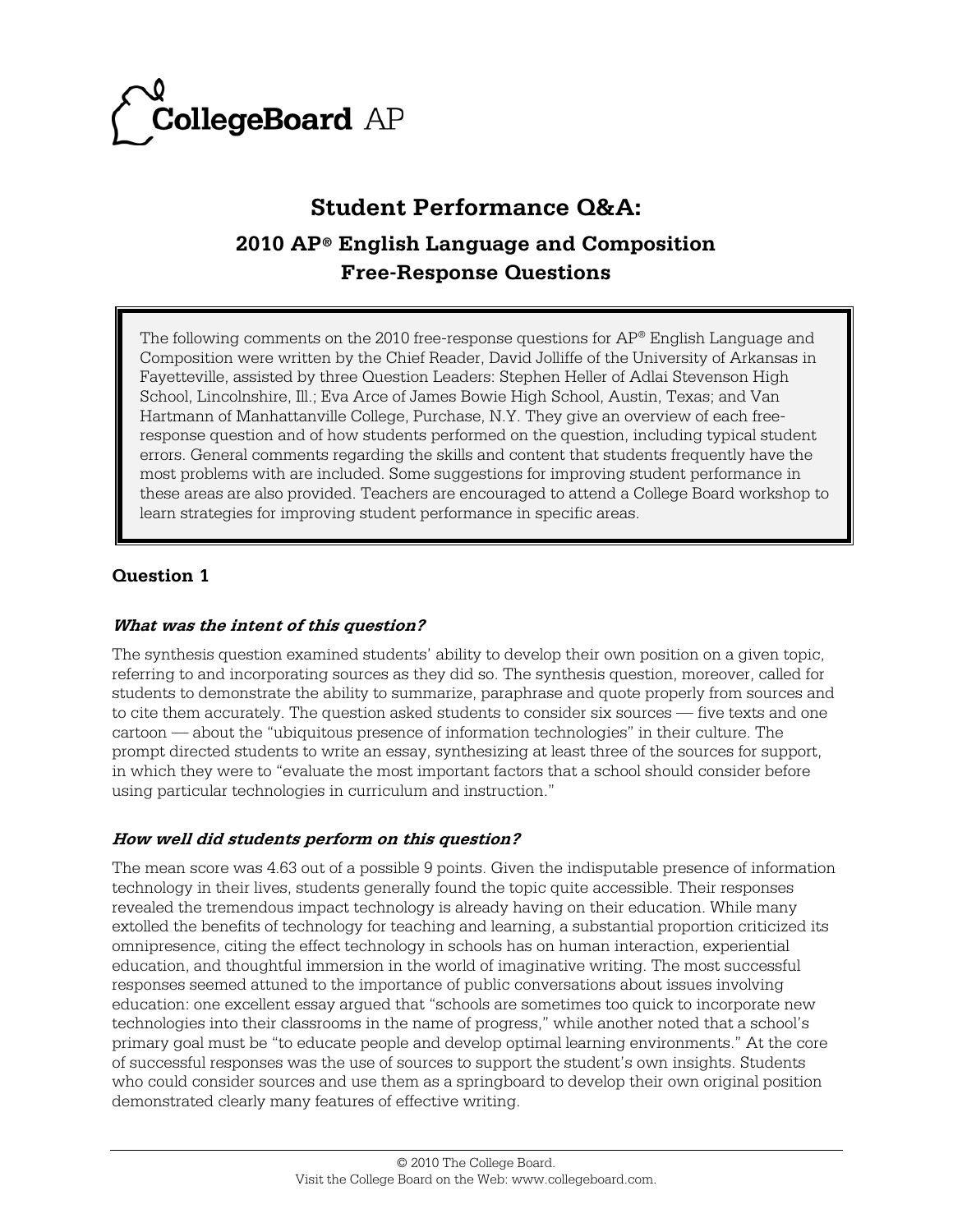#### **What were common student errors or omissions?**

The most common errors resulted from students' failure to consider carefully two important words in the prompt: "**evaluate** the most important factors that a school should consider before using **particular** technologies in curriculum and instruction." Rather than defining and evaluating factors that schools should consider, ineffective responses generally just described the widespread presence of information technologies in students' lives, either within the boundaries of school or beyond them. Similarly, ineffective responses often talked about these technologies in very general, rather than particular and specific, terms. The result of both of these faulty strategies was usually an essay that argued either in favor of or against the impact of technology, rather than one that evaluated the factors a school should consider before incorporating technology in curriculum and instruction.

Other common errors resembled those that have been present since the introduction of the synthesis question on the 2007 AP Exam. The following simply recasts three points made in last year's "Student Performance Q&A":

- Instead of using the sources to develop a position on the most important factors a school should consider before incorporating technology in its curriculum and instruction, many students merely repeated information from the sources, often just responding personally to the sources without trying to incorporate them into their own position. In addition, some students divided the sources into "pro" and "con" categories, again failing to connect this move to the development of their own position.
- Instead of using the sources to support a position, many students allowed a summary or paraphrase of the sources to drive the development of the response. Indeed, some essays attempted to shoehorn the summary/paraphrase process into a five-paragraph theme: formulaic introduction, one paragraph about each of the sources, formulaic conclusion.
- Instead of showing the connection of a source to the position being developed, some students simply asserted their position or presented a quotation from a source as a selfevident proof, without providing further explanation or connection.

#### **Based on your experience of student responses at the AP Reading, what message would you like to send to teachers that might help them to improve the performance of their students on the exam?**

- Be sure students understand that the most frequent type of writing they will do in college is source-based writing. Students will regularly be called on to develop a position — be it informational, explanatory or argumentative — and to support that position not solely by summarizing or paraphrasing sources but by entering into conversation with the sources and incorporating them in the development of the position. (For a good overview of sourcebased writing in college, see Mary Kay Mulvaney, "Analytic Writing in College: Forms, Sites, and Strategies," in David A. Jolliffe, ed., *AP English Language: Reading and Writing Analytically* [New York: The College Board, 2008]: 19–42.)
- Help students understand the various ways writers engage with their sources to develop a position. An inexperienced writer's typical move is to find sources that agree with his or her position; however, an effective writer generally moves beyond the "agree with" or "disagree with" relationship with sources. Students need practice with using sources to extend or counter an idea or make connections among ideas.
- Teach students how to introduce quoted, summarized or paraphrased material from sources and how to incorporate quoted or paraphrased material in their own syntax. The simple dropping in of quoted material, whether a brief passage or a long quotation, is jarring, ineffective writing.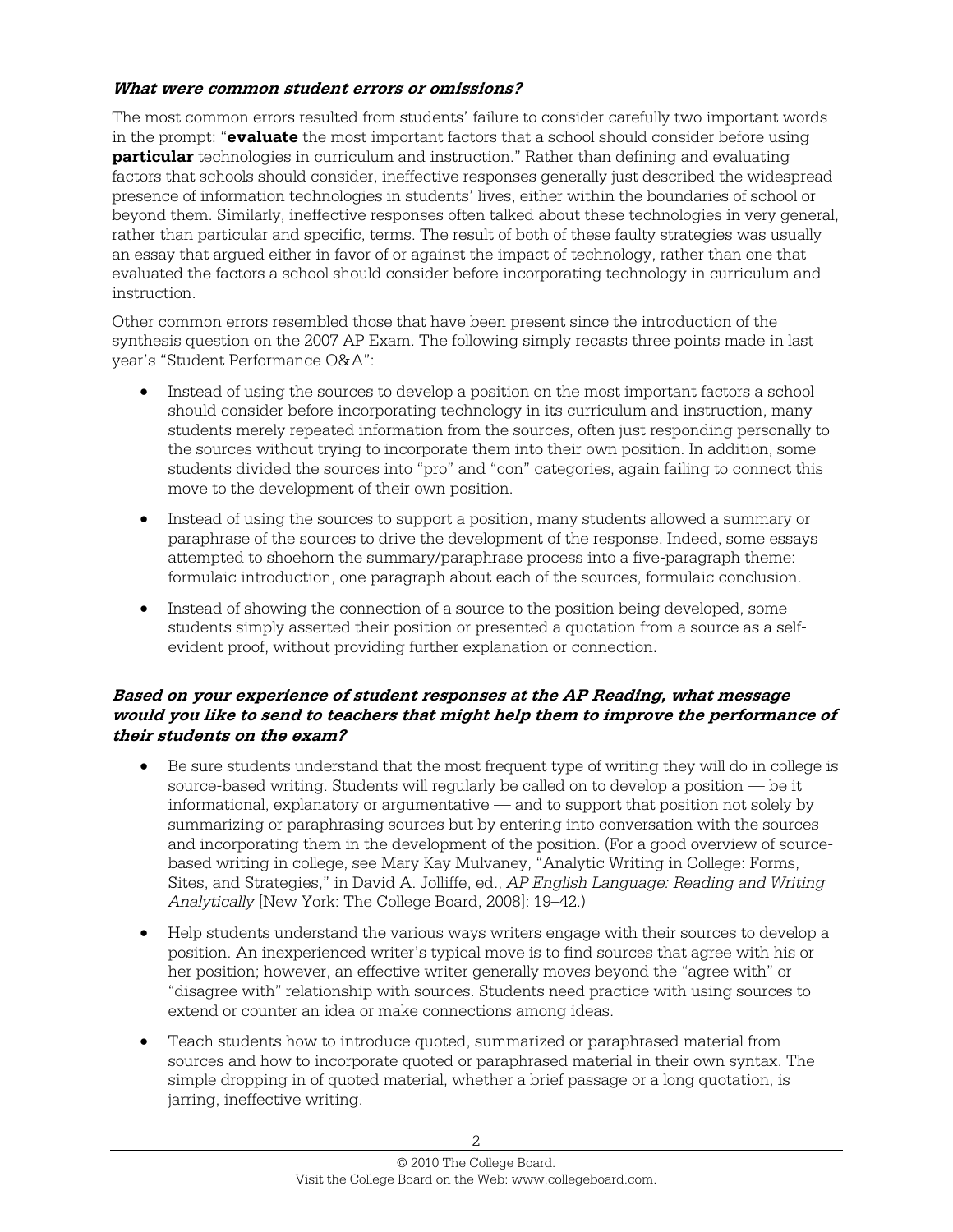- Continue emphasizing to students that any material they synthesize in their own positions, whether they quote it, summarize it or paraphrase it, must be cited. To prepare for the AP English Language and Composition Exam, students can practice the simplified citation method recommended by the prompt, but they should also become familiar with the more widely accepted citation styles — for example, MLA and APA — that they will need to use in college papers.
- Continue to show students how to analyze rhetorically the positions and points made by nontextual sources (such as charts, graphs, pictures and cartoons), so that students are able to synthesize such material into their own compositions.

# **Question 2**

## **What was the intent of this question?**

This question examined students' ability to engage in close reading and rhetorical analysis of a piece of nonfiction prose — that is, their ability to explain the meaning, purpose and effect of a passage and the rhetorical strategies the author employed to convey meaning, achieve purpose and create an effect. In particular, students were asked to read and analyze an excerpt of a letter written to Thomas Jefferson in 1791 by Benjamin Banneker, the son of former slaves and a successful farmer, astronomer, mathematician, surveyor and author. Students were directed to "write an essay that analyzes how Banneker uses rhetorical strategies to argue against slavery."

## **How well did students perform on this question?**

The mean score was 4.18 out of a possible 9 points. Successful responses to the prompt generally focused initially on explaining the central argument/main point and purpose of the excerpt, rather than jumping directly into an identification and explanation of the strategies Banneker used. In addition to demonstrating clear understanding of the main point and rhetorical purpose, successful responses noted how Banneker's deferential stance toward Jefferson (his primary audience) and his reserved, yet passionate, tone toward his subject matter (the potential abolition of slavery) both established his credibility and appealed to what Banneker hoped was Jefferson's belief in human rights and dignity. Successful essays, then, found evidence in the text to support their claims about the main point, the tone, the stance and the appeals to the author's credibility and to Jefferson's belief system. In other words, successful essays realized that every analysis is an argument in which the student makes claims about the meaning, purpose, effect, tone, stance and appeals of a passage and then supports those claims with evidence drawn from the text.

#### **What were common student errors or omissions?**

There were two sources of error. One was the inability of some students to comprehend the meaning of the passage, which is written in what might be termed "archaic" prose — prose written prior to 1900. For example, noting Banneker's allusion to Job in the final paragraph of the passage, one student asserted that Banneker had made "a light-hearted reference to the Bible," even though the prompt contained a footnote identifying Job as "a righteous man who endures much suffering." The other source of error was the frequently seen propensity simply to identify literary and rhetorical strategies in the text without explaining how they function to establish meaning, purpose, effect, stance, tone and appeals. A typical paper from the lower half of the scoring range would often set out three terms to identify in its thesis statement — for example, "hyperbole, synecdoche and anaphora," "imagery, syntax and diction," or "ethos, pathos and logos"— and then offer a five-paragraph theme, with one paragraph about each element, without connecting them to Banneker's central idea and purpose.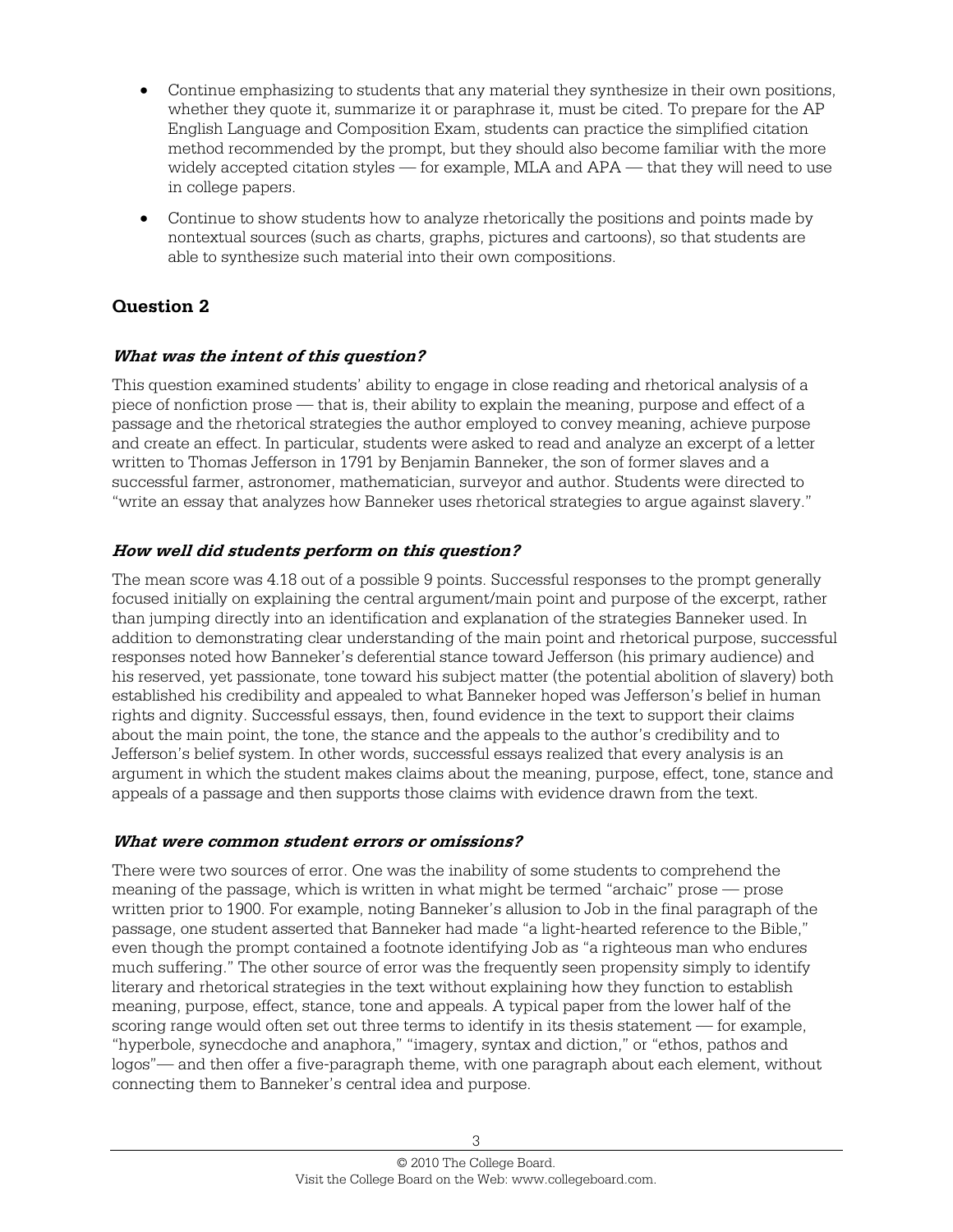#### **Based on your experience of student responses at the AP Reading, what message would you like to send to teachers that might help them to improve the performance of their students on the exam?**

- Develop a stronger understanding of rhetorical analysis and close reading and consciously teach those practices to students. In terms of rhetorical analysis, teachers should be sure students understand the basic components of any rhetorical transaction: speaker/writer, audience/reader, rhetorical purpose, stance, tone and appeals. Teachers need to understand, and teach, that logos, ethos and pathos are not separate, independent entities that can be dropped into a text at will. Logos is the central appeal; the ways a text appeals to ethos and pathos must grow out of its appeal to logos. Moreover, a text does not *have* logos, ethos and pathos; a text or its author *appeals* to logos, ethos and pathos. Finally, teachers need to teach close reading, showing students how the arrangement or organization of a text, along with its diction, syntax, imagery and allusions, and figurative language embody and support the accomplishment of meaning, purpose, effect, stance, tone and appeals.
- Devote some time to helping students "translate" and comprehend prose written prior to 1900. No matter what areas, majors or fields students study in college, they will be exposed, either in general education courses or in their majors, to documents written before the 20th century. Understanding these texts requires patient practice and careful instruction.

# **Question 3**

## **What was the intent of this question?**

This question examined students' ability to write an effective, compelling argument based on a prompt, drawing on evidence from their own experiences, observations and reading to support their central claim or thesis. In particular, students were presented with the assertion, made by Alain de Botton in his 2004 book, *Status Anxiety*, that the chief aim of humorists is not merely to entertain but "to convey with impunity messages that might be dangerous or impossible to state directly" and the claim, offered in the prompt, that "de Botton sees humorists as serving a vital function in society." Students were directed to "write an essay that defends, challenges, or qualifies de Botton's claims about the vital role of humorists."

# **How well did students perform on this question?**

The mean score was 4.38 out of a possible 9 points. Successful writers did four things: read de Botton's argument correctly and understood its import; constructed a coherent, convincing argument in response to de Botton; marshaled and developed appropriate evidence in defense of their own argument; and conveyed their ideas in clear, effective prose. The strongest essays understood the full dimension of de Botton's argument, including his emphasis on the potential dangers of giving voice to unpopular opinions and unpleasant truths, the unique impunity that humor can confer, and the nature of the vital role de Botton claims that this truth seeking plays in a society. While many of the stronger essays agreed with de Botton's argument, some qualified it and others challenged it accurately and forcefully, maintaining that one must sometimes step out from behind the protective mask of humor to confront corruption and injustice directly.